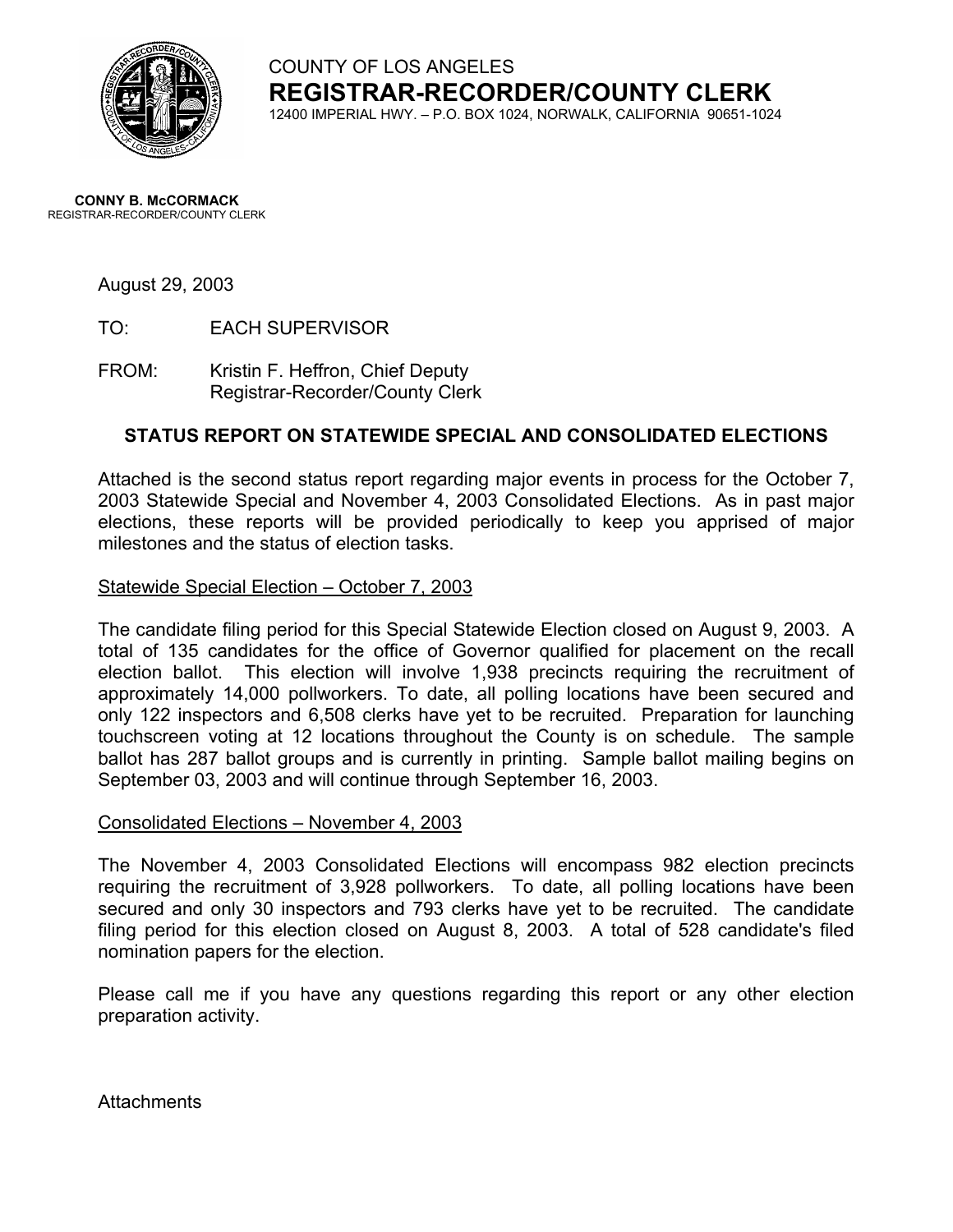### **OCTOBER 7, 2003 SPECIAL STATEWIDE ELECTION STATUS OF EVENTS PERFORMED**

# SCHEDULED ACTUAL

EVENT COMPLETION COMPLETION

2. Recruit and Appoint 10/06/03 Precinct Officers

This election will involve 1,938 precincts requiring the recruitment of approximately 12,000 pollworkers. Recruitment of precinct officers is proceeding on schedule.

3. Update Registration Records 09/22/03

The August 18, 2003 update of the registration records total 3,934,638 registered voters. This event is proceeding on schedule.

4. Testing of Election Night Data 10/07/03 Processing Hard/Ware and Programs

> Testing of election night tally programs is in process. This event is proceeding on schedule.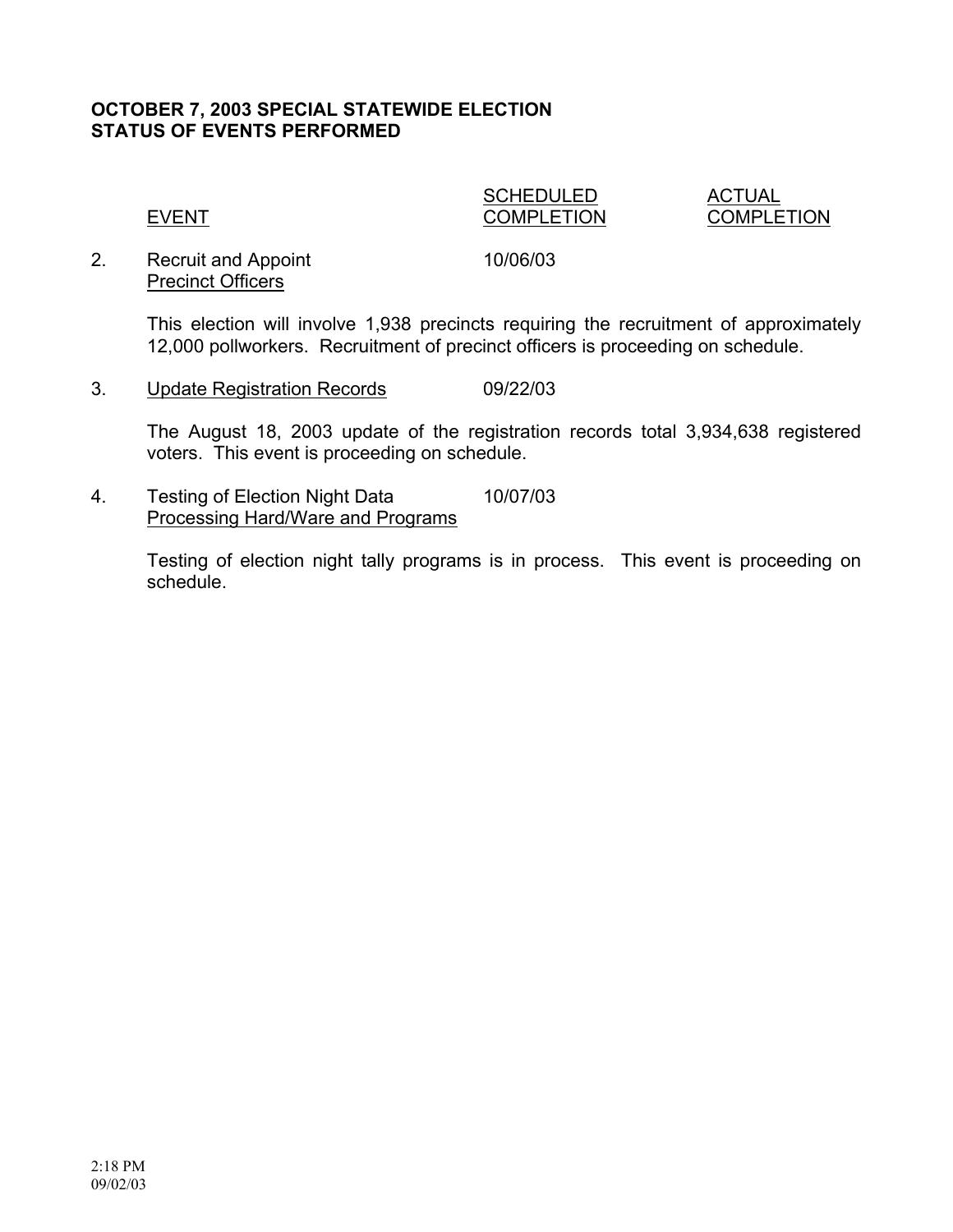# **MILESTONE STATUS REPORT OF KEY EVENTS**

Statewide Special Election October 7, 2003

|             |                                                                        | <b>WEEK ENDING</b> |                     |      |     |      |           |           |           |           |
|-------------|------------------------------------------------------------------------|--------------------|---------------------|------|-----|------|-----------|-----------|-----------|-----------|
|             | <b>EVENT</b>                                                           | 8/15               | 8/22                | 8/29 | 9/5 | 9/12 | 9/19      | 9/26      | 10/3      | 10/10     |
| $1_{\cdot}$ | FINALIZE BALLOT PAGE DESIGN.                                           |                    | $\triangle$<br>8/22 |      |     |      |           |           |           |           |
|             | 2. RECRUIT AND APPOINT PRECINCT OFFICERS.                              |                    |                     |      |     |      |           |           | ↛<br>10/6 |           |
|             | 3. UPDATE REGISTRATION RECORDS.                                        |                    |                     |      |     |      |           | Δ<br>9/22 |           |           |
|             | 4. TESTING OF ELECTION NIGHT DATA<br>PROCESSING HARDWARE AND PROGRAMS. |                    |                     |      |     |      |           |           |           | Δ<br>10/7 |
|             | 5. RECEIVE SAMPLE BALLOTS AND<br><b>BALLOT PAGES FROM PRINTERS.</b>    |                    |                     |      |     |      | Δ<br>9/19 |           |           |           |
|             | 6. MAIL SAMPLE BALLOTS.                                                |                    |                     |      |     |      |           |           | Δ<br>9/29 |           |
|             | 7. PRECINCT SUPPLIES AND VOTE RECORDERS<br>ASSEMBLED.                  |                    |                     |      |     |      |           | ∧<br>9/26 |           |           |
|             | 8. BOOTH AND SUPPLIES PICKED-UP BY<br>PRECINCT INSPECTORS.             |                    |                     |      |     |      |           |           | Δ<br>9/27 |           |